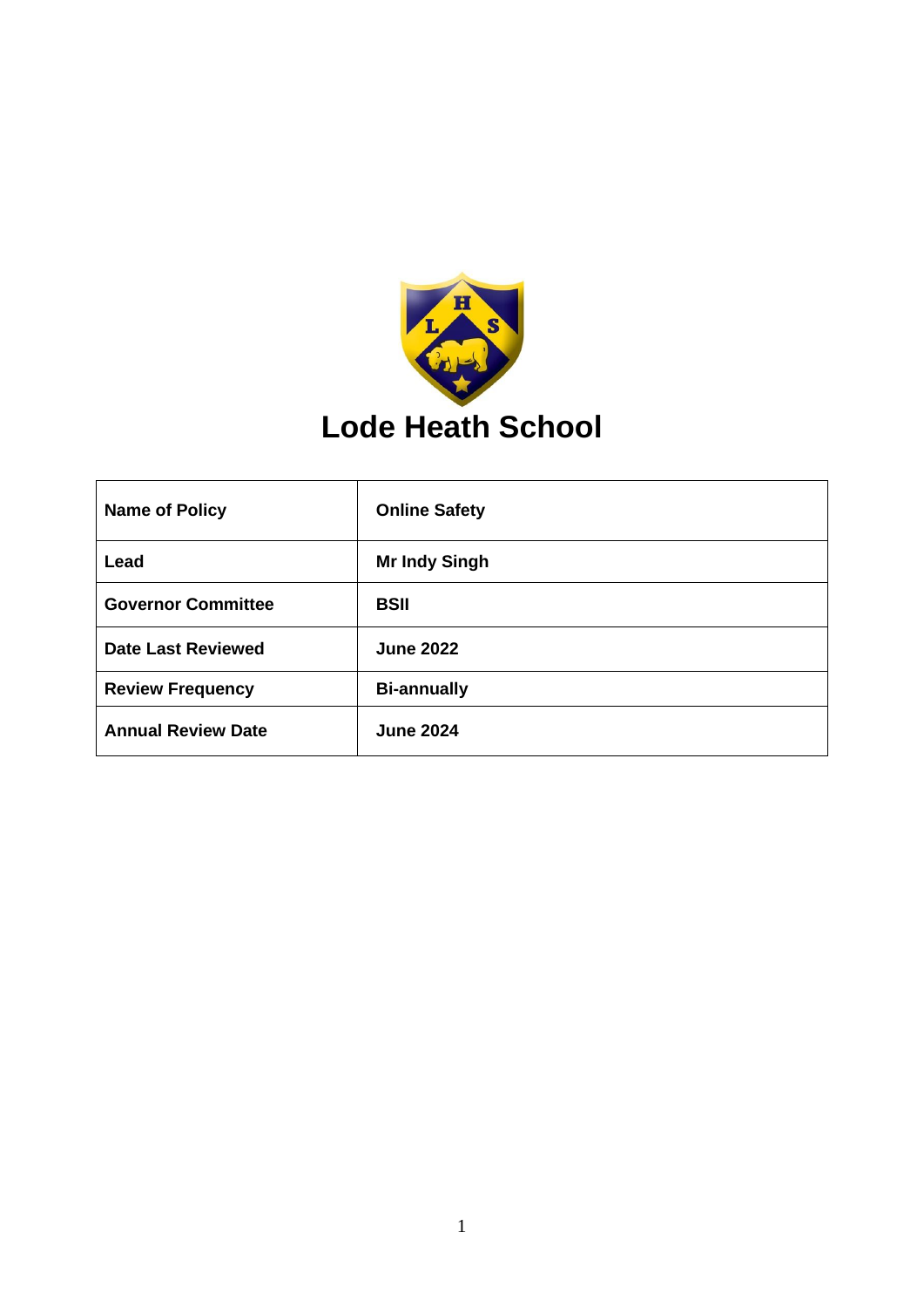### **Policy Statement:**

New technologies have become integral to the lives of young people in today's society, both within schools and in their lives outside school. Students need to develop high level computer skills, not only to maximise their potential use as a learning tool, but also to prepare themselves as lifelong learners and for future employment.

The purpose of this Online Safety Policy is to ensure that Lode Heath School meets its statutory obligations and that students are safe and protected from potential harm, both within and outside school. The policy will also form part of the school's protection from legal challenge, relating to the use of technology for teaching and learning.

### **Aims:**

The requirement to ensure that students are able to use the internet and related communications technologies appropriately and safely is addressed as part of the wider duty of care to which all who work in Lode Heath School are bound.

The use of these exciting and innovative tools in school and at home has been shown to raise educational standards and promote student achievement. However, the use of these new technologies can put young people at risk within and outside the school. Some of the dangers they may face include:

- Access to illegal, harmful or inappropriate images or other content;
- Unauthorised access to/loss of/sharing of personal information;
- The risk of being subject to grooming by those with whom they make contact on the internet;
- The sharing/distribution of personal images without an individual's consent or knowledge;
- Inappropriate communication/contact with others, including strangers;
- Cyber bullying;
- Access to unsuitable video/internet games;
- An inability to evaluate the quality, accuracy and relevance of information on the internet;
- Plagiarism and copyright infringement;
- Illegal downloading of music or video files;
- The potential for excessive use which may impact on the social and emotional development and learning of the student.

Many of these risks reflect situations in the off-line world and it is important that this Online Safety Policy is used in conjunction with other school policies including the overarching Safeguarding Statement, Child Protection, Data Protection and Whole School Behaviour Policies as well as Acceptable User Guides for both staff and students.

As with all other risks, it is impossible to eliminate those risks completely. It is therefore essential, through good educational provision to build students' resilience to the risks to which they may be exposed, so that they have the confidence and skills to face and deal with these risks.

### **Legal Framework:**

This policy applies to all members of the Lode Heath School community (including staff, students, volunteers, parents/carers, visitors, community users) who have access to and are users of school computer systems, both in and out of school.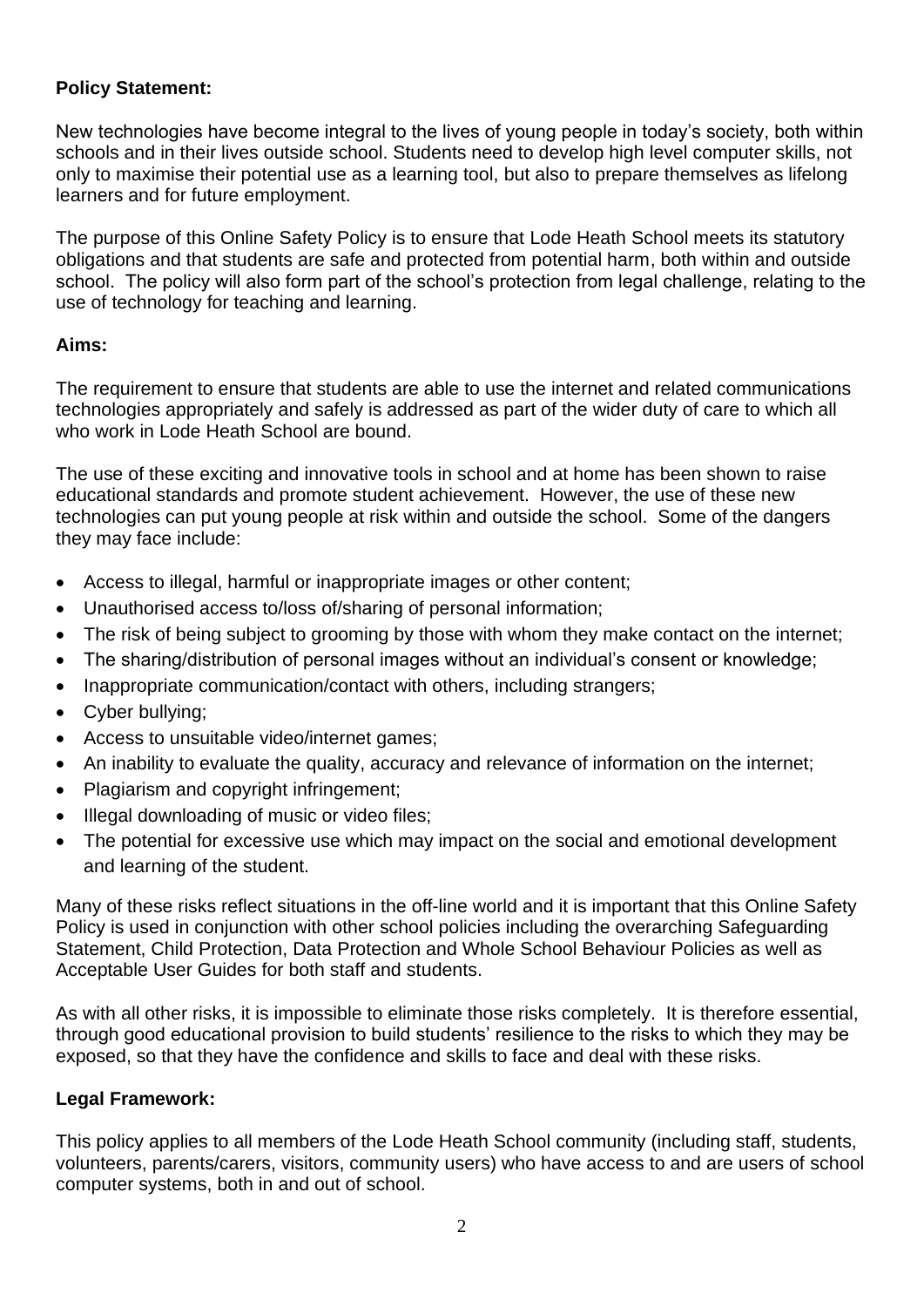The Education and Inspections Act 2006 empowers the headteacher, to such extent as is reasonable, to regulate the behaviour of students when they are off the school site and empowers members of staff to impose disciplinary penalties for inappropriate behaviour. This is pertinent to incidents of cyber bullying, or other online safety related incidents covered by this policy, which may take place out of school, but is linked to membership of the school.

The school will deal with such incidents within this policy and the behaviour policy which includes anti-bullying and will, where known, inform parents/carers of incidents of inappropriate online behaviour that take place out of school.

### **Roles/ responsibilities:**

#### **Governors**

Governors are responsible for the approval of the Online Safety Policy and for reviewing the effectiveness of the policy. This will be carried out by the Governors BSII Committee receiving regular information about online safety incidents and monitoring reports.

#### **Headteacher and Senior Leaders**

- The Headteacher is responsible for ensuring the safety (including online safety) of members of the school
- The Headteacher and Senior Leaders are responsible for ensuring that all relevant staff receive suitable CPD to enable them to carry out their online safety roles and to train other colleagues, as relevant
- The Headteacher and another member of the Senior Leadership Team should be aware of the procedures to be followed in the event of a serious online safety allegation being made against a member of staff (see flow chart on dealing with online safety incidents – Appendix A, and relevant disciplinary procedures). The procedures for dealing with allegations against staff can be found within the school Child Protection Policy.

### **Network Manager/Technical staff**

The Network Manager and Technical support staff are responsible for ensuring:

- that the school's IT infrastructure is secure and is not open to misuse or malicious attack;
- that the school meets the online safety technical requirements outlined in the Acceptable Use Policy that users may only access the school's networks through a properly enforced password protection policy
- the school's filtering policy is applied and updated on a regular basis and that its implementation is not the sole responsibility of any single person;
- that they keep up to date with online safety technical information in order to effectively carry out their online safety role and to inform and update others as relevant;
- that the use of the network/Virtual Learning Environment (Microsoft Teams)/remote access/email is regularly monitored in order that any misuse/attempted misuse can be reported to the Headteacher or line manager for investigation/action/sanction;
- that monitoring of software and systems are implemented and updated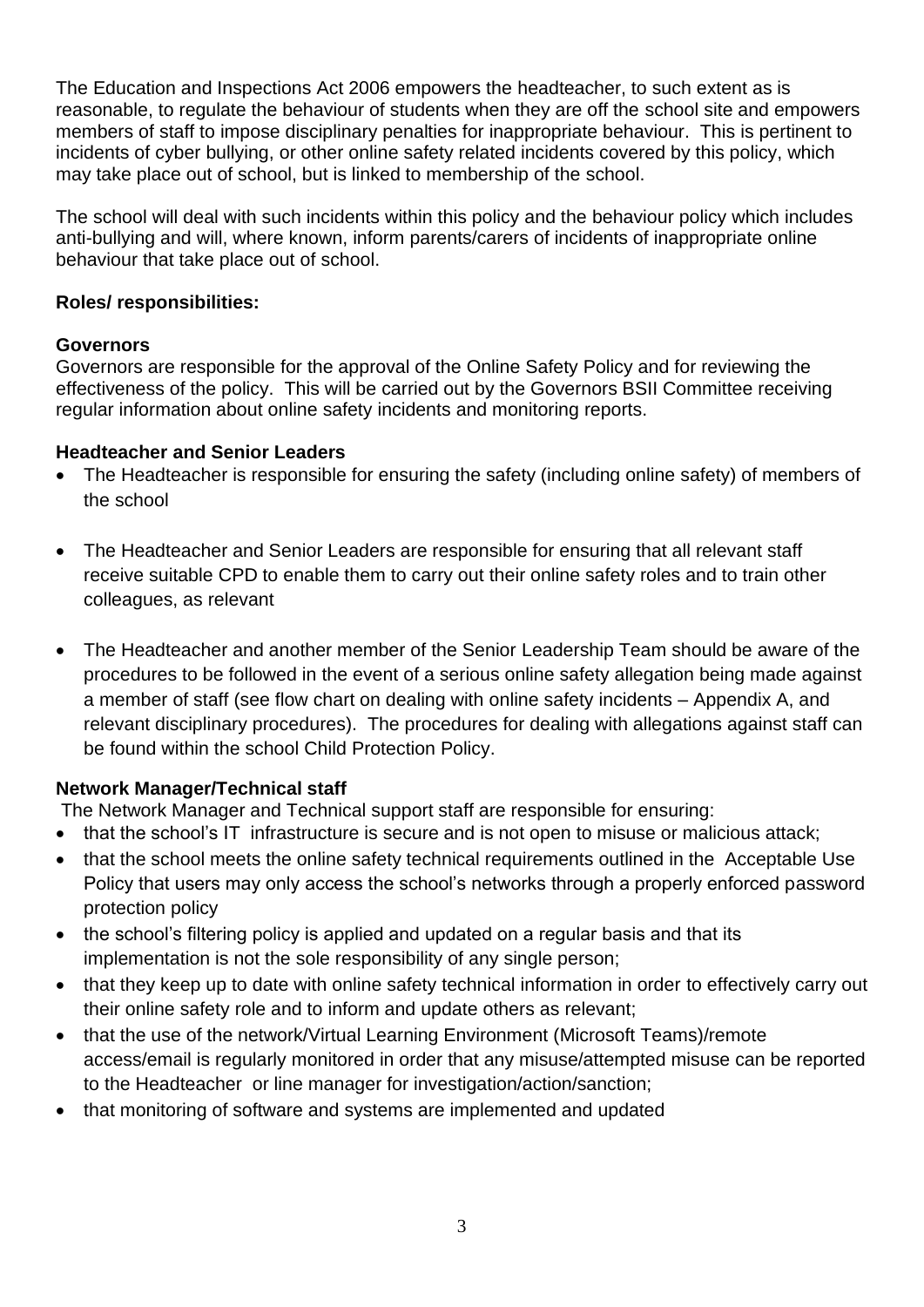# **Teaching and Support Staff**

Are responsible for ensuring that:

- they have an up-to-date awareness of online safety matters and of the current school Online Safety Policy and practices;
- they have read, understood and signed the school Staff Acceptable Use Policy
- they report any suspected misuse or problem to either a Head of Year, member of SLT or the Network Manager and his team as appropriate
- digital communications with students/students (email/Microsoft Teams/ video or voice) should be on a professional level and only carried out using official school systems;
- online safety issues are embedded in all aspects of the curriculum and other school activities;
- students/students understand and follow the school online safety and acceptable use policy
- students/students have a good understanding of research skills and the need to avoid plagiarism and uphold copyright regulations;
- they monitor IT activity in lessons, extra-curricular and extended school activities;
- they are aware of online safety issues related to the use of mobile phones, cameras, tablets, smart watches and other hand held devices and that they monitor their use and implement current school policies with regard to these devices;
- in lessons, where internet use is pre-planned, students/students should be guided to sites checked as suitable for their use and that processes are in place for dealing with any unsuitable material that is found in internet searches.

# **Designated Safeguarding Lead (DSL)**

Will be trained in online safety issues and be aware of the potential for serious child protection issues to arise from:

- sharing of personal data;
- access to illegal/inappropriate materials;
- inappropriate on-line contact with adults/strangers;
- potential or actual incidents of grooming;
- cyberbullying;
- potential for peer on peer abuse

### **Students**

- are responsible for using the school computer systems in accordance with the Student Acceptable Use Policy (AUP), which they and/or their parents/carers will be expected to sign before being given access to school systems;
- need to have a good understanding of research skills and the need to avoid plagiarism and uphold copyright regulations;
- need to understand the importance of reporting abuse, misuse or access to inappropriate materials and know how to do so;
- will be expected to know and understand school policies on the use of mobile phones, smart watches, digital cameras, tablets and other hand held devices. They should also know and understand school policies on the taking/use of images and on cyber bullying;
- should understand the importance of adopting good online safety practice when using digital technologies out of school and realise that the school's Online Safety Policy covers their actions out of school, if related to their membership of the school.